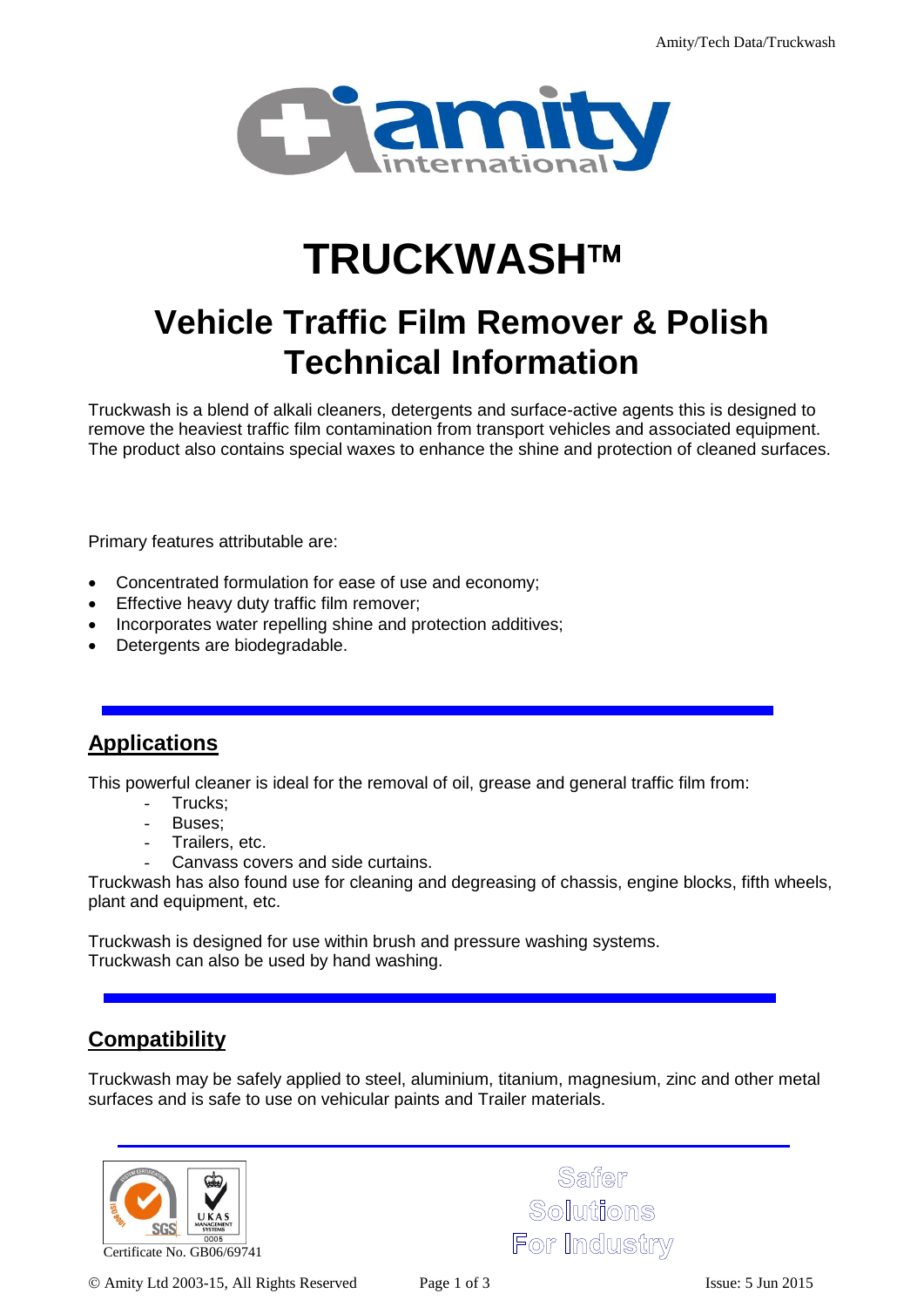## **Health and Safety**

Truckwash is classified as Irritant.

Users should avoid eye and skin contact and any spills can create a slip hazard if not washed away with water.

Detergents are biodegradable.

The product is not classified as Flammable.

See Safety Data Sheet for details.

# **Typical Properties**

| Appearance                 | Pale Yellow coloured liquid                 |
|----------------------------|---------------------------------------------|
| Odour                      | Detergent odour                             |
| Density, $g/cm^3$ at 20 °C | 1.09                                        |
| Solubility in water        | Complete                                    |
| pH                         | 13.5<br>(Neat gel)<br>(1% solution)<br>12.1 |
|                            |                                             |

Storage life of Truckwash in original, unopened containers, at between 0 °C and 35 °C (32° to 95  $\degree$ F), is not less than 2 years.

#### **Directions for Use**

#### **Dilution Rate:**

Dilution is determined by the degree of soiling to be cleaned, as follows:

| Light soil:  | 1 part Product to 50 parts water. |
|--------------|-----------------------------------|
| Medium soil: | 1 part Product to 20 parts water. |
| Heavy soil:  | 1 part Product to 10 part water.  |

#### **Application:**

Pre-dilute the cleaner according to the nature and degree of the soil and place in the detergent tank of the spray applicator equipment.

Adjust the detergent feed rate to achieve the cleaning action required.

Allow the detergent cleaner to work for a few minutes before rinsing off.

Remove by washing with water.

Note: For best results, do not allow cleaning material to dry out on any surface prior to rinse off.